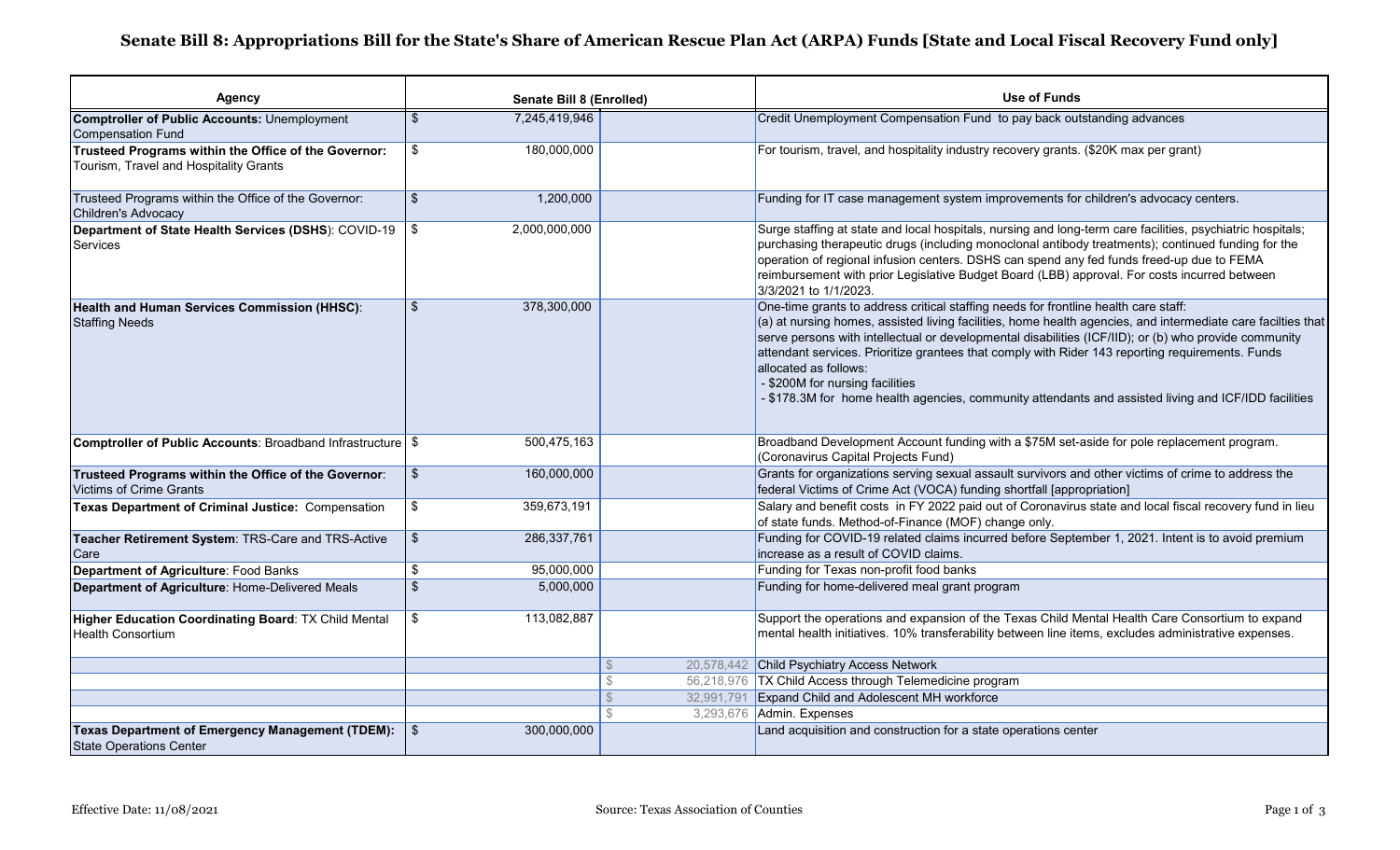## **Senate Bill 8: Appropriations Bill for the State's Share of American Rescue Plan Act (ARPA) Funds [State and Local Fiscal Recovery Fund only]**

| Agency                                                                                                    |                          | Senate Bill 8 (Enrolled) |               | <b>Use of Funds</b>                                                                                                                                                                                                                                                                                                                             |
|-----------------------------------------------------------------------------------------------------------|--------------------------|--------------------------|---------------|-------------------------------------------------------------------------------------------------------------------------------------------------------------------------------------------------------------------------------------------------------------------------------------------------------------------------------------------------|
| Department of Information Resources (DIR):                                                                | \$                       | 200,000,000              |               | Cybersecurity projects - project approval by Joint IT Improvement and Modernization Projects Oversight                                                                                                                                                                                                                                          |
| <b>Cybersecurity Projects</b>                                                                             |                          |                          |               | Committee                                                                                                                                                                                                                                                                                                                                       |
| <b>Higher Ed Coordinating Board: University Construction</b>                                              | $\mathfrak{L}$           | 325,000,000              |               | Contingent on legislation (SB 52, 87th, Third-called session) relating to the issuance of tuition revenue<br>bonds (TRBs). ARPA funds for construction, not debt service                                                                                                                                                                        |
| HHSC: Dallas State Hospital Construction                                                                  | \$                       | 237,800,000              |               | Complete construction of new state hospital                                                                                                                                                                                                                                                                                                     |
| Office of the Attorney General: GR-Dedicated Sexual<br>Assault Account No. 5010                           | $\frac{1}{2}$            | 52,277,114               |               | Shortfall in account identified during 87th Regular Session. Deposit only - no appropriation. Account<br>balance used to certify the budget                                                                                                                                                                                                     |
| Office of the Attorney General: GR-Dedicated Crime<br>Victims Compensation Fund No. 469                   | \$                       | 54,756,000               |               | Shortfall in account identified during 87th Regular Session. Deposit only - no appropriation Account<br>funds victim services grants and coordinators, etc. Constitutional account - account balance cannot be<br>used to certify the budget.                                                                                                   |
| <b>Court Fee Shortfall: Court Backlog</b>                                                                 | $\sqrt[6]{\frac{1}{2}}$  | 29,942,466               |               |                                                                                                                                                                                                                                                                                                                                                 |
|                                                                                                           |                          |                          |               | 7,000,000 Comptroller of Public Accounts: Court case backlog; visiting judges and support staff                                                                                                                                                                                                                                                 |
|                                                                                                           |                          |                          | $\mathcal{L}$ | 3,000,000 Office of Court Administration: Court case backlog; 8 FTE and IT support                                                                                                                                                                                                                                                              |
|                                                                                                           |                          |                          | $\mathcal{S}$ | Indigent Defense Commission: Court case backlog; Fair Defense Account for public defenders and 2<br><b>FTEs</b>                                                                                                                                                                                                                                 |
|                                                                                                           |                          |                          | $\mathbb{S}$  | 13,942,466   Indigent Defense Commission: Court case backlog; Fair Defense Account. For deposit only - no<br>appropriation                                                                                                                                                                                                                      |
|                                                                                                           |                          |                          | $\mathbb{S}$  | 200,000 Office of Capital and Forensic Writs: Court case backlog, COVID costs, and 1 FTE                                                                                                                                                                                                                                                        |
|                                                                                                           |                          |                          | $\mathcal{S}$ | 5,800,000 Commission on Law Enforcement: Shortfall in GR-Dedicated Law Enforcement Account No. 116<br>identified during the 87th Regular Session. Deposit only - no appropriation. Account used to certify<br>budget. Funding for local law enforcement continuing education grants cut from \$12 million to \$9.4<br>million in SB 1, 87th RS. |
| Commission on State Emergency Communications:<br>Next Generation 9-1-1 Service Fund                       | \$                       | 150,000,000              |               | Funds HB 2911, 87th, RS. Deployment of 9-1-1 service including equipment and administrative costs.<br>Intent that all funds be distributed by 2022 and spent by 2024                                                                                                                                                                            |
| Texas Department of Transportation: Presidio Customs<br><b>Inspection Station</b>                         | \$                       | 15,500,000               |               | Funding for a customs inspection station on the South Orient Rail Line in Presidio, Texas                                                                                                                                                                                                                                                       |
| <b>HHSC: Rural Hospitals</b>                                                                              | $\sqrt[6]{3}$            | 75,000,000               |               | Grants to support rural hospitals affected by COVID-19                                                                                                                                                                                                                                                                                          |
| <b>HHSC: Internet Portal</b>                                                                              | $\overline{\mathcal{S}}$ | 20,000,000               |               | Internet portal for Medicaid and the Children's Health Insurance Program medical services provider data                                                                                                                                                                                                                                         |
| <b>HHSC: Technology Updates</b>                                                                           | \$                       | 5,000,000                |               | Technology updates to the Medicaid eligibility computer system                                                                                                                                                                                                                                                                                  |
| <b>HHSC: Texas Civil Commitment Office</b>                                                                | $\mathcal{S}$            | 14,250                   |               | COVID-19 related expenses incurred by the TX Civil Commitment Office                                                                                                                                                                                                                                                                            |
| <b>DSHS: FQHC Incubator Program</b>                                                                       | $\mathbf{\hat{s}}$       | 20,000,000               |               | Federally Qualified Health Center Incubator Program                                                                                                                                                                                                                                                                                             |
| <b>DSHS: Rio Grande Valley</b>                                                                            | $\sqrt[6]{\frac{1}{2}}$  | 16,700,000               |               | Upgrade existing laboratory facilities in Starr County                                                                                                                                                                                                                                                                                          |
| <b>DSHS: Emergency Medical Services</b>                                                                   | $\mathfrak{s}$           | 21,700,000               |               | Funding for programs to increase and incentivize EMS staffing, including education programs. Intent to<br>prioritize rural and underserved areas                                                                                                                                                                                                |
| The University of Texas Health Science Center at                                                          | $\mathfrak{s}$           | 40,000,000               |               | Operating costs for the Texas Epidemic Public Health Institute                                                                                                                                                                                                                                                                                  |
| Houston: Texas Epidemic Public Health Institute                                                           |                          |                          |               |                                                                                                                                                                                                                                                                                                                                                 |
| Higher Ed Coordinating Board: Texas Reskilling and<br>Upskilling through Education Program [TRUE Program] | $\mathfrak{s}$           | 15,000,000               |               | Information regarding the TRUE Program                                                                                                                                                                                                                                                                                                          |